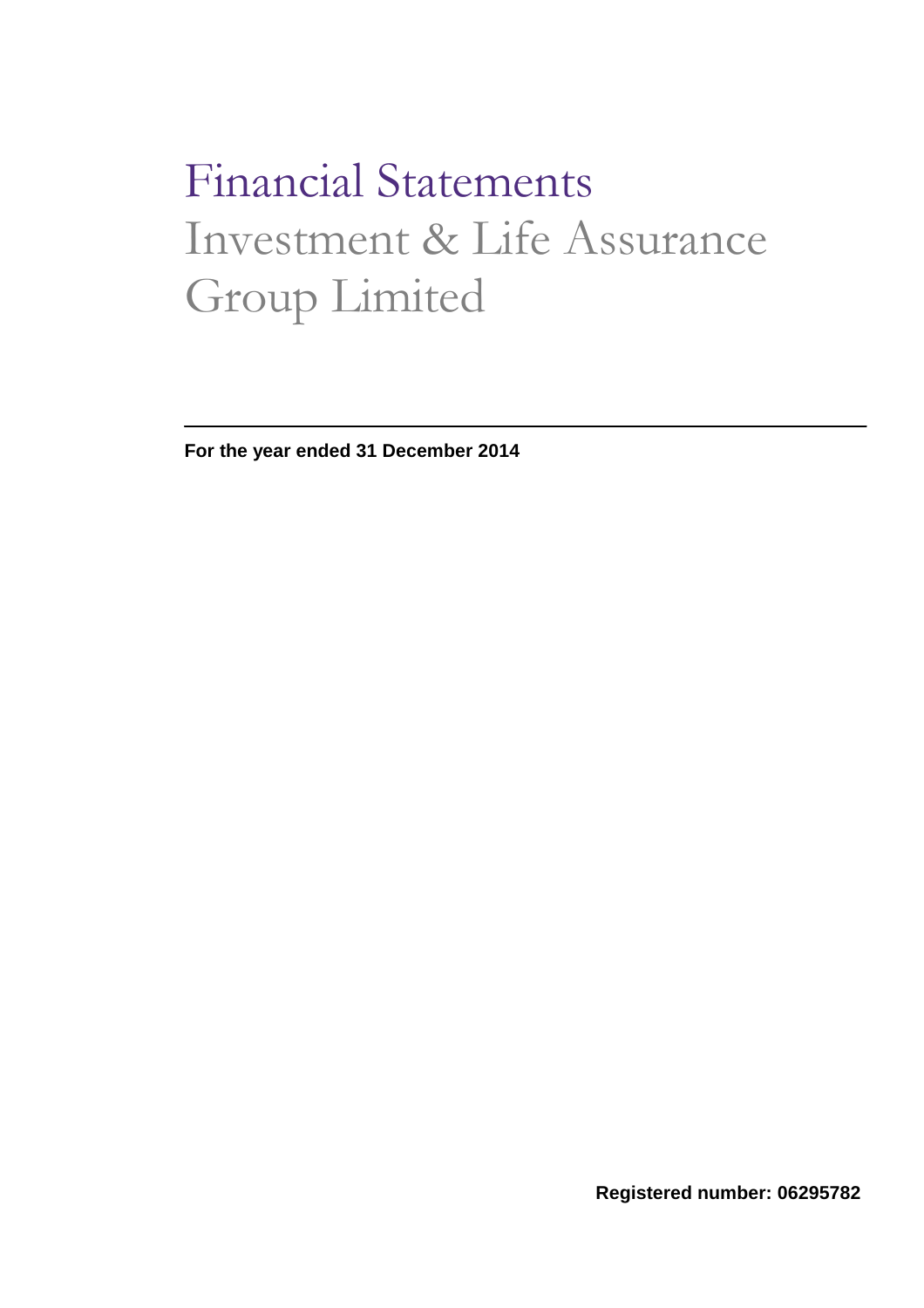## Company Information

| <b>Directors</b>         | A Lloyd (resigned 22 January 2015)<br>A Moret<br>C Gunney<br>F Fletcher (resigned 2 February 2015)<br>K Meeres<br>M Connell<br>N Cheetham<br>P Smallwood<br>R Champion<br>R Wheatcroft<br><b>B</b> Geiringer<br>S Rice<br>D Akers<br>D Gulland<br>M James (resigned 13 January 2014)<br>N Speirs<br>V Owen |
|--------------------------|------------------------------------------------------------------------------------------------------------------------------------------------------------------------------------------------------------------------------------------------------------------------------------------------------------|
| <b>Registered number</b> | 06295782                                                                                                                                                                                                                                                                                                   |
| <b>Registered office</b> | Grant Thornton UK LLP<br>300 Pavilion Drive<br>Northampton Business Park<br>Northampton<br>Northamptonshire<br>NN47YE                                                                                                                                                                                      |
| <b>Auditors</b>          | Grant Thornton UK LLP<br>Chartered Accountants & Statutory Auditor<br>300 Pavilion Drive<br>Northampton Business Park<br>Northampton<br>NN47YE                                                                                                                                                             |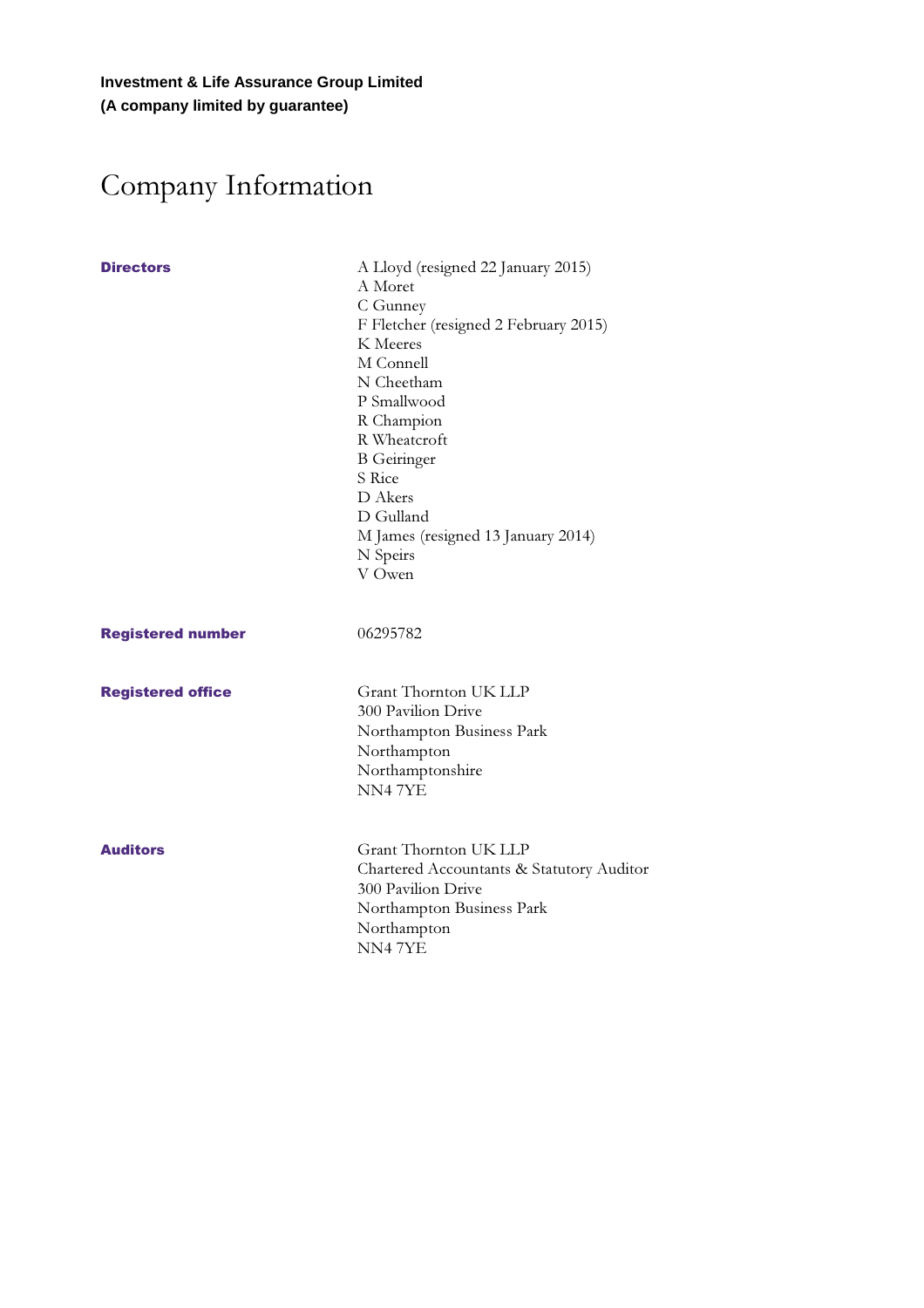## Contents

|                                                                             | Page     |
|-----------------------------------------------------------------------------|----------|
| <b>Directors' report</b>                                                    | $1 - 2$  |
| <b>Independent auditors' report</b>                                         | $3 - 4$  |
| <b>Profit and loss account</b>                                              | 5        |
| <b>Balance sheet</b>                                                        | 6        |
| <b>Notes to the financial statements</b>                                    | $7 - 10$ |
| The following pages do not form part of the statutory financial statements: |          |

| <b>Detailed profit and loss account and summaries</b> | $11 - 13$ |
|-------------------------------------------------------|-----------|
|                                                       |           |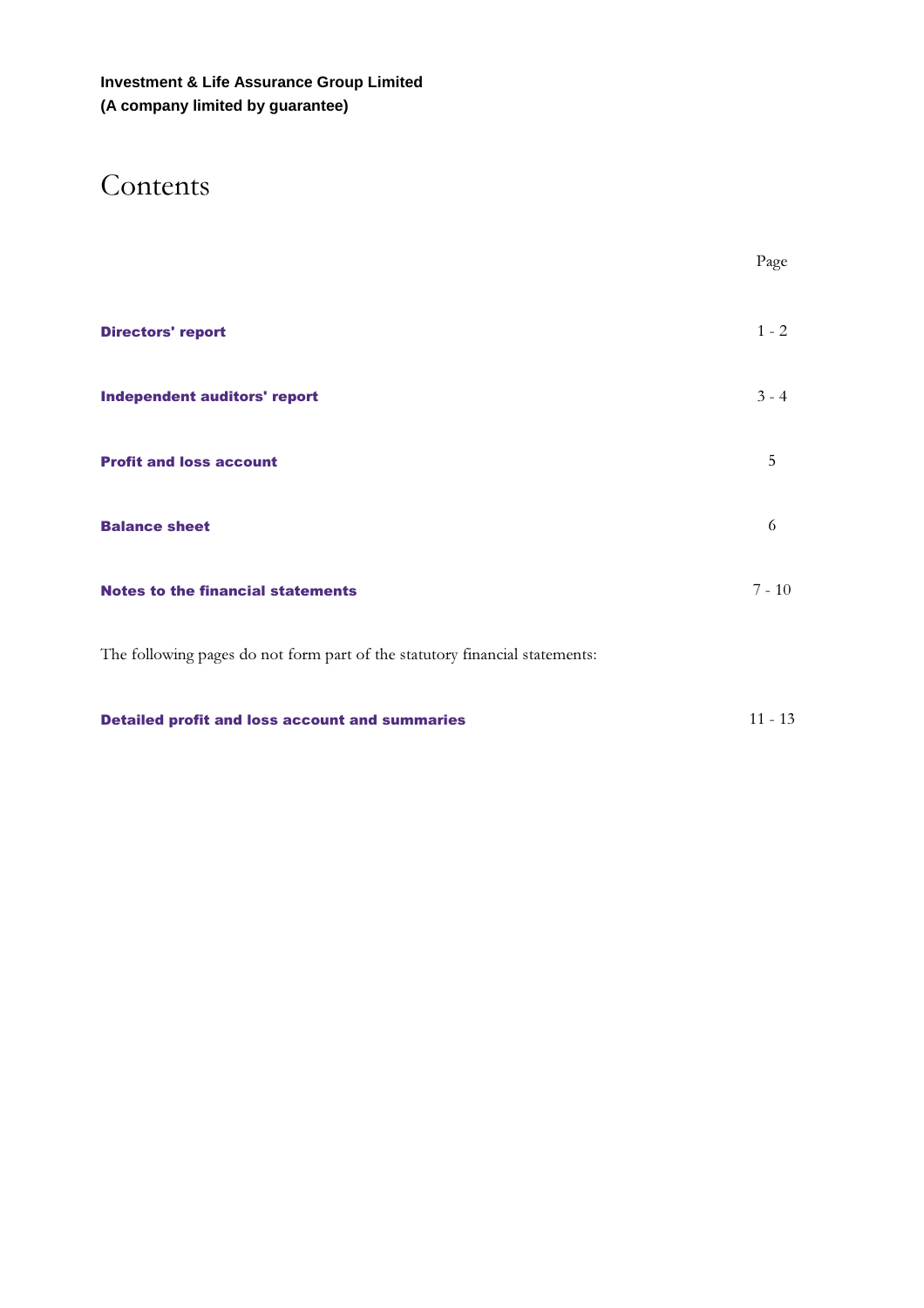### Directors' Report For the year ended 31 December 2014

The directors present their report and the financial statements for the year ended 31 December 2014.

#### Principal activities

The Investment & Life Assurance Group Limited acts as a forum for producers or distributors of life and health protection insurance and of pension and investment products.

#### **Directors**

The directors who served during the year were:

A Lloyd (resigned 22 January 2015) A Moret C Gunney F Fletcher (resigned 2 February 2015) K Meeres M Connell N Cheetham P Smallwood R Champion R Wheatcroft B Geiringer S Rice D Akers D Gulland M James (resigned 13 January 2014) N Speirs V Owen

#### Directors' responsibilities statement

The directors are responsible for preparing the Directors' report and the financial statements in accordance with applicable law and regulations.

Company law requires the directors to prepare financial statements for each financial year. Under that law the directors have elected to prepare the financial statements in accordance with United Kingdom Generally Accepted Accounting Practice (United Kingdom Accounting Standards and applicable law). Under company law the directors must not approve the financial statements unless they are satisfied that they give a true and fair view of the state of affairs of the company and of the profit or loss of the company for that period. In preparing these financial statements, the directors are required to:

- select suitable accounting policies and then apply them consistently;
- make judgments and accounting estimates that are reasonable and prudent;
- prepare the financial statements on the going concern basis unless it is inappropriate to presume that the company will continue in business.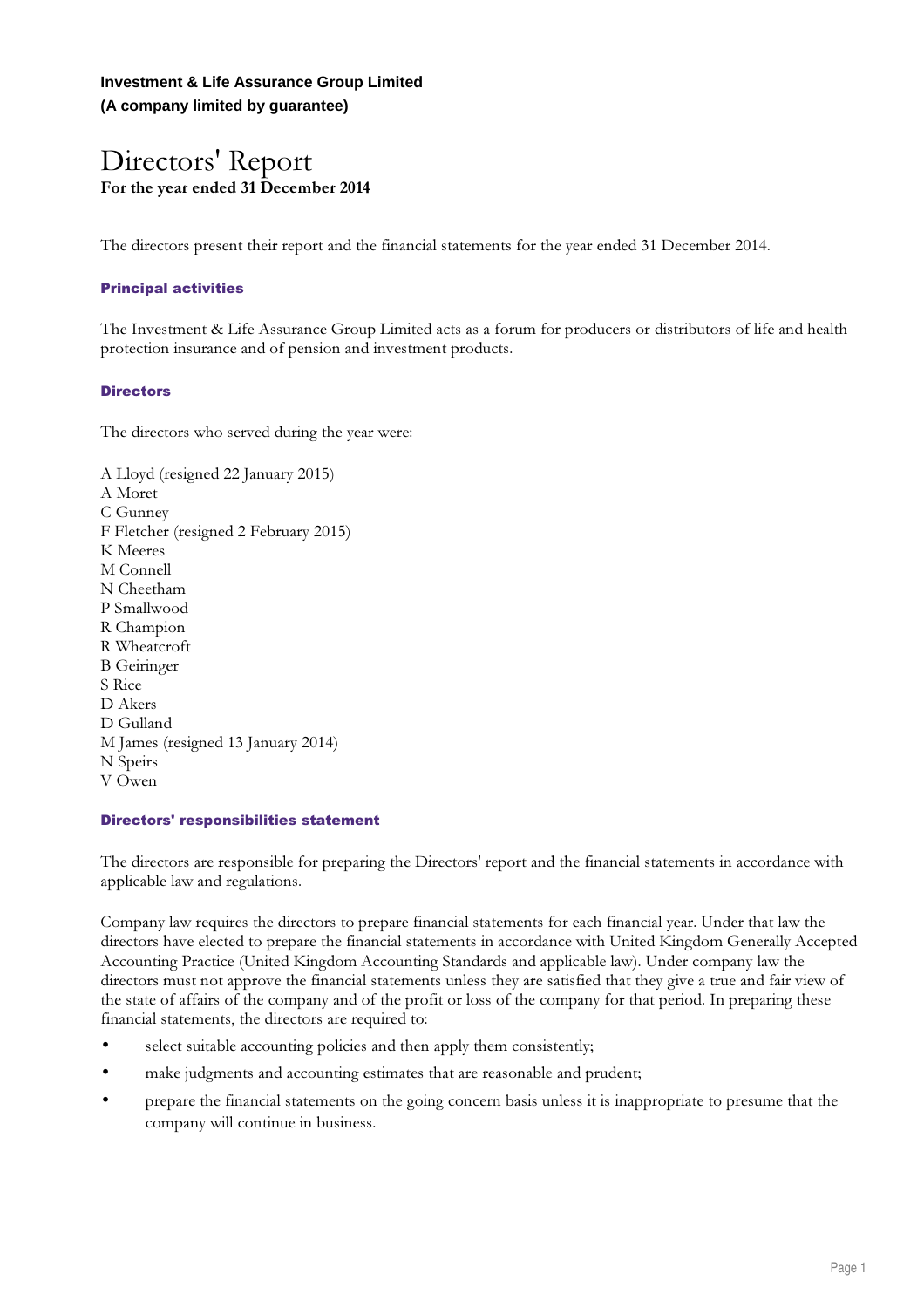### Directors' Report For the year ended 31 December 2014

The directors are responsible for keeping adequate accounting records that are sufficient to show and explain the company's transactions and disclose with reasonable accuracy at any time the financial position of the company and enable them to ensure that the financial statements comply with the Companies Act 2006. They are also responsible for safeguarding the assets of the company and hence for taking reasonable steps for the prevention and detection of fraud and other irregularities.

The directors are responsible for the maintenance and integrity of the corporate and financial information included on the company's website. Legislation in the United Kingdom governing the preparation and dissemination of financial statements and other information included in Directors' reports may differ from legislation in other jurisdictions.

#### Disclosure of information to auditors

Each of the persons who are directors at the time when this Directors' report is approved has confirmed that:

- so far as that director is aware, there is no relevant audit information of which the company's auditors are unaware, and
- that director has taken all the steps that ought to have been taken as a director in order to be aware of any relevant audit information and to establish that the company's auditors are aware of that information.

#### Auditors

The auditors, Grant Thornton UK LLP, will be proposed for reappointment in accordance with section 485 of the Companies Act 2006.

In preparing this report, the directors have taken advantage of the small companies exemptions provided by section 415A of the Companies Act 2006.

This report was approved by the board on and signed on and signed on its behalf.

K Meeres Chairman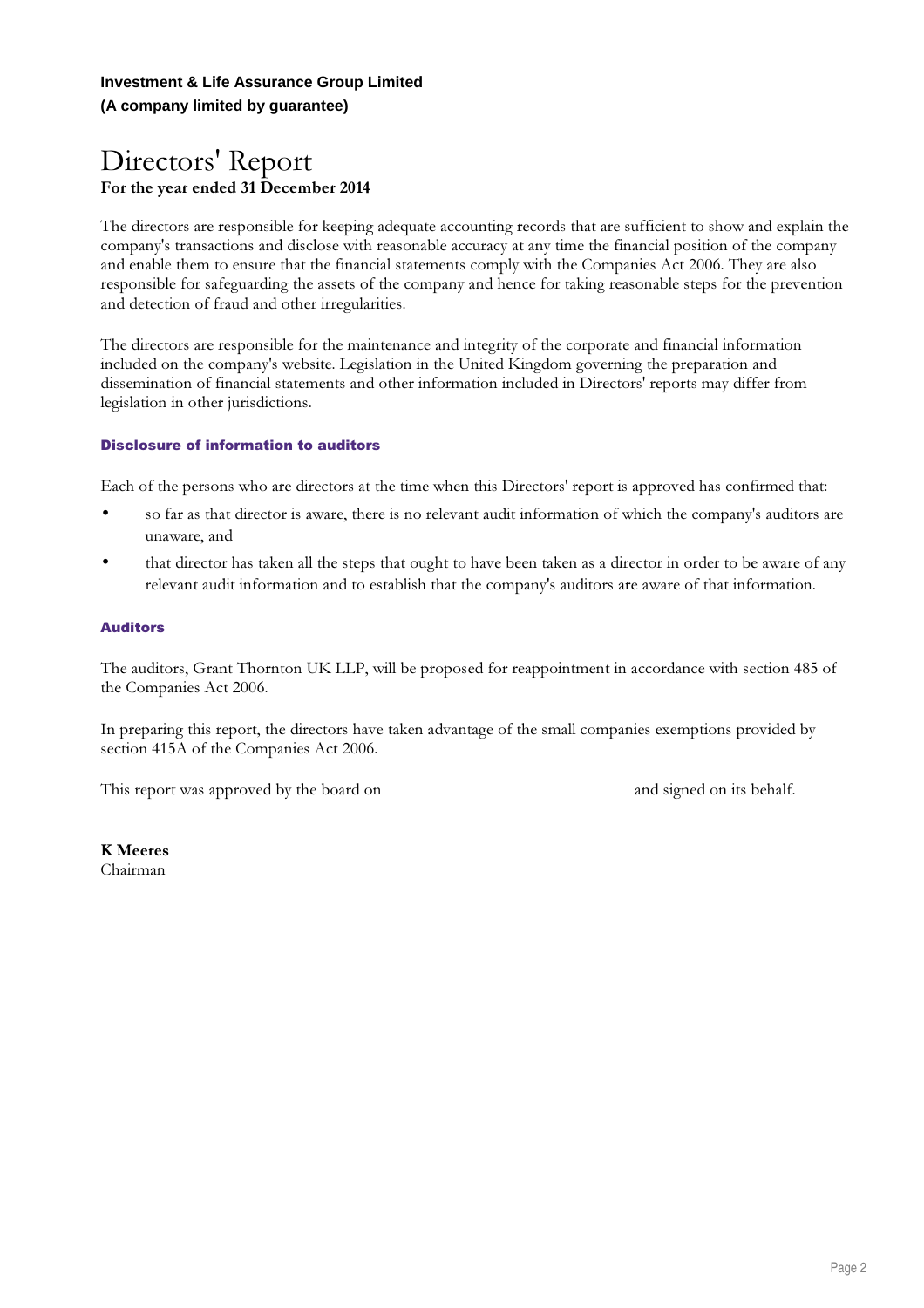

## Independent Auditors' Report to the Shareholders of Investment & Life Assurance Group Limited

We have audited the financial statements of Investment & Life Assurance Group Limited for the year ended 31 December 2014, which comprise the Profit and loss account, the Balance sheet and the related notes. The financial reporting framework that has been applied in their preparation is applicable law and the Financial Reporting Standard for Smaller Entities (effective April 2008) (United Kingdom Generally Accepted Accounting Practice applicable to Smaller Entities).

This report is made solely to the company's members, as a body, in accordance with Chapter 3 of Part 16 of the Companies Act 2006. Our audit work has been undertaken so that we might state to the company's members those matters we are required to state to them in an Auditors' report and for no other purpose. To the fullest extent permitted by law, we do not accept or assume responsibility to anyone other than the company and the company's members as a body, for our audit work, for this report, or for the opinions we have formed.

#### Respective responsibilities of directors and auditors

As explained more fully in the Directors' responsibilities statement, the directors are responsible for the preparation of the financial statements and for being satisfied that they give a true and fair view. Our responsibility is to audit and express an opinion on the financial statements in accordance with applicable law and International Standards on Auditing (UK and Ireland). Those standards require us to comply with the Auditing Practices Board's (APB's) Ethical Standards for Auditors.

#### Scope of the audit of the financial statements

A description of the scope of an audit of financial statements is provided on the Financial Reporting Council's website at www.frc.org.uk/auditscopeukprivate.

#### Opinion on financial statements

In our opinion the financial statements:

- give a true and fair view of the state of the company's affairs as at 31 December 2014 and of its profit for the year then ended;
- have been properly prepared in accordance with United Kingdom Generally Accepted Accounting Practice applicable to Smaller Entities; and
- have been prepared in accordance with the requirements of the Companies Act 2006.

#### Opinion on other matter prescribed by the Companies Act 2006

In our opinion the information given in the Directors' report for the financial year for which the financial statements are prepared is consistent with the financial statements.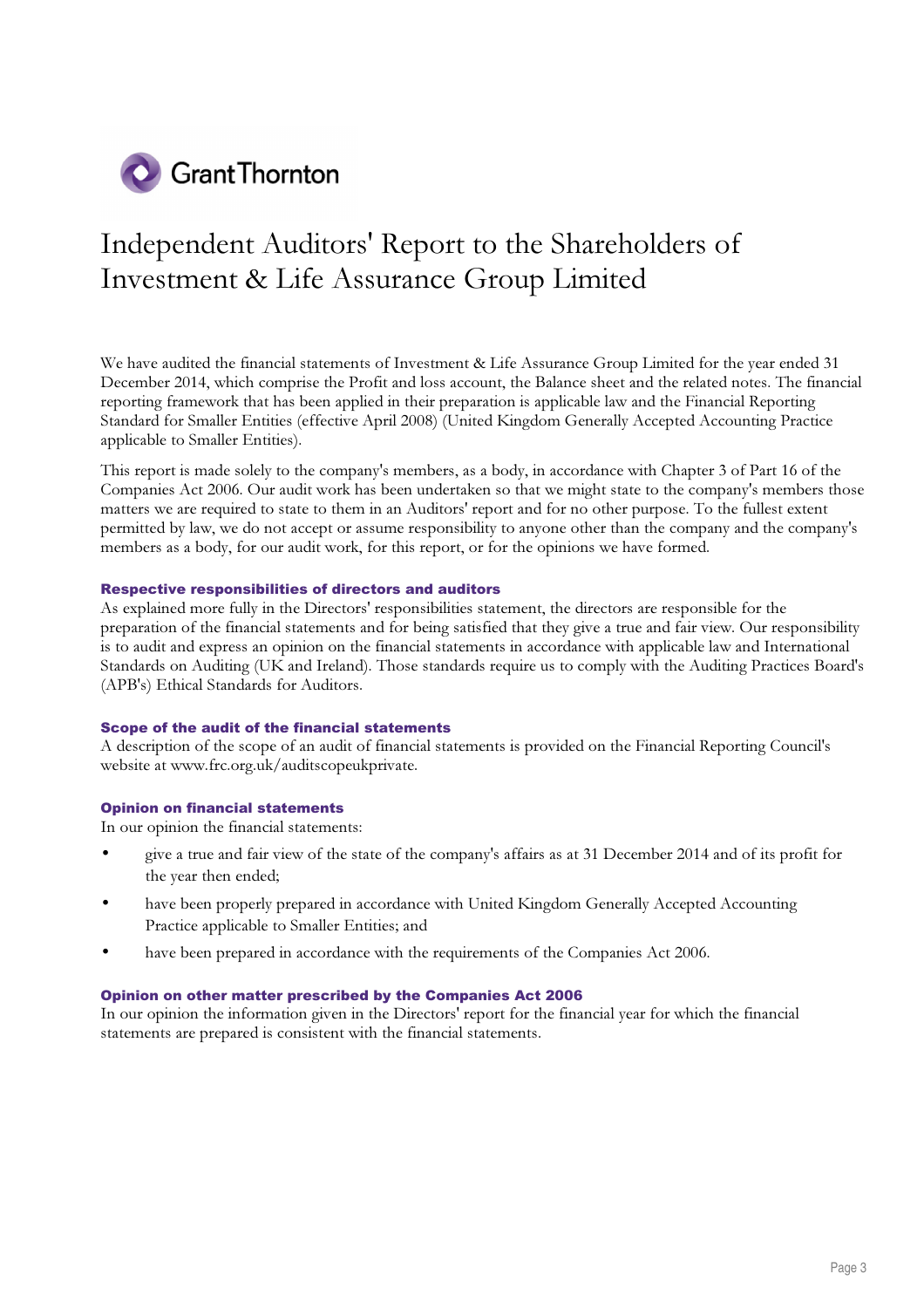

## Independent Auditors' Report to the Shareholders of Investment & Life Assurance Group Limited

#### Matters on which we are required to report by exception

We have nothing to report in respect of the following matters where the Companies Act 2006 requires us to report to you if, in our opinion:

- adequate accounting records have not been kept, or returns adequate for our audit have not been received from branches not visited by us; or
- the financial statements are not in agreement with the accounting records and returns; or Ī
- certain disclosures of directors' remuneration specified by law are not made; or Ī
- we have not received all the information and explanations we require for our audit; or
- the directors were not entitled to prepare the financial statements in accordance with the small companies regime and take advantage of the small companies' exemption in preparing the Directors' report.

John Corbishley (Senior statutory auditor) for and on behalf of Grant Thornton UK LLP Statutory Auditor Chartered Accountants Northampton Date: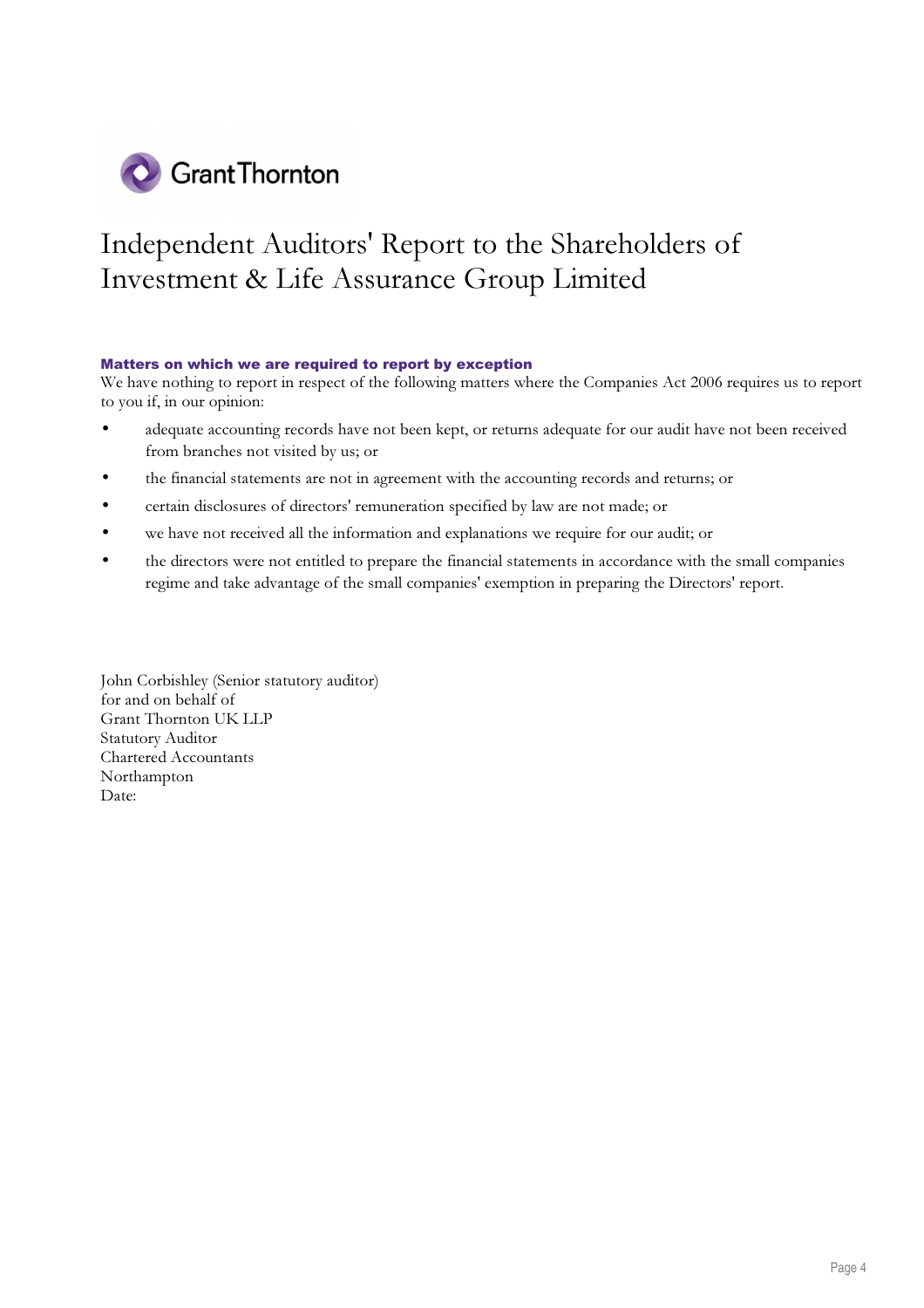## Profit and Loss Account For the year ended 31 December 2014

|                                               | <b>Note</b>  | 2014<br>£, | 2013<br>£  |
|-----------------------------------------------|--------------|------------|------------|
| Turnover                                      | $\mathbf{1}$ | 434,612    | 419,023    |
| Cost of sales                                 |              | (41, 173)  | (40, 217)  |
| Gross profit                                  |              | 393,439    | 378,806    |
| Administrative expenses                       |              | (388, 347) | (361, 615) |
| <b>Operating profit</b>                       | 2            | 5,092      | 17,191     |
| Interest receivable and similar income        |              | 4,045      | 1,479      |
| Profit on ordinary activities before taxation |              | 9,137      | 18,670     |
| Tax on profit on ordinary activities          | 4            | (809)      | (292)      |
| Profit for the financial year                 | 9            | 8,328      | 18,378     |

The notes on pages 7 to 10 form part of these financial statements.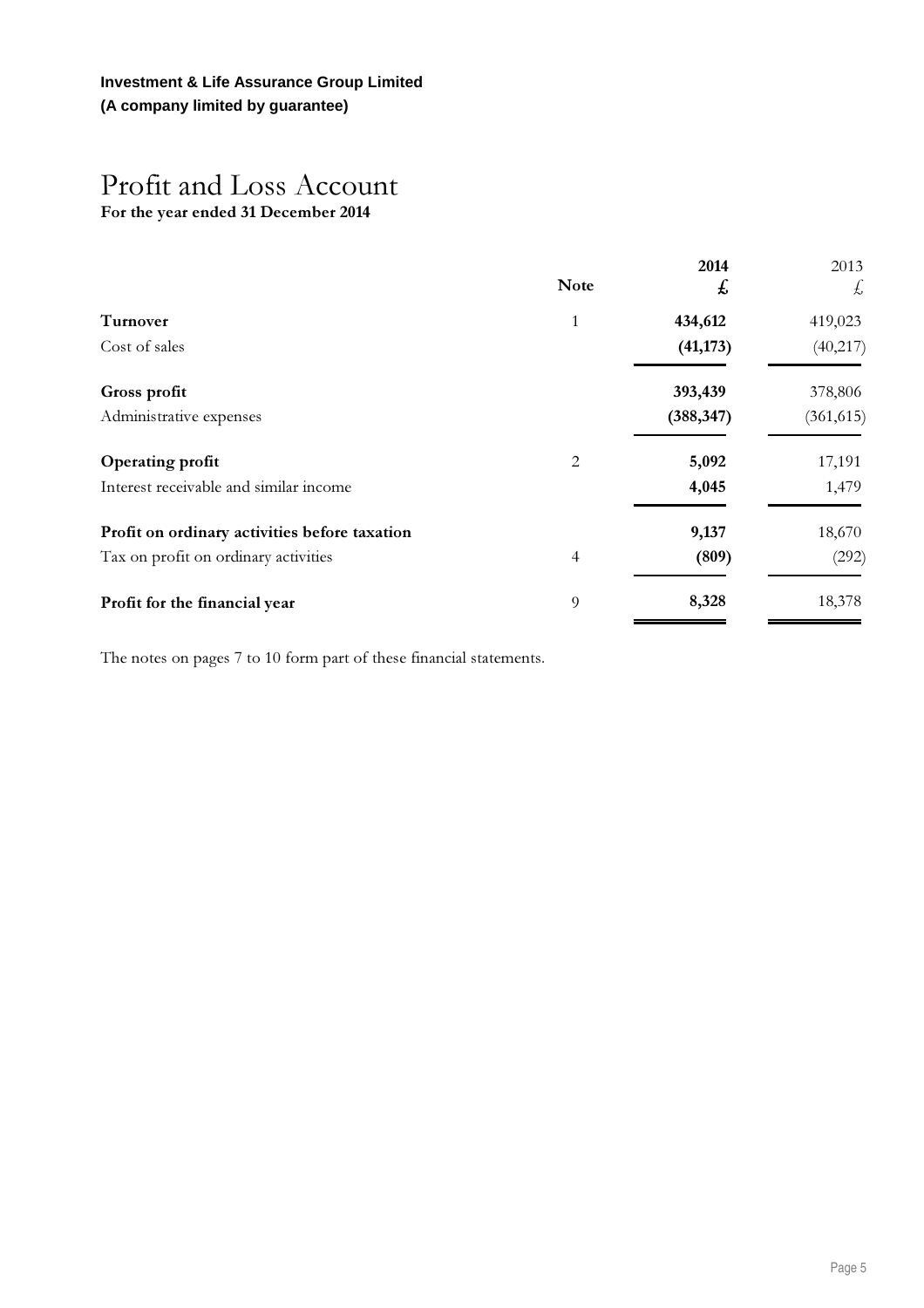#### **Investment & Life Assurance Group Limited (A company limited by guarantee) Registered number: 06295782**

## Balance Sheet

As at 31 December 2014

|                                           |                  |            | 2014    |            | 2013    |
|-------------------------------------------|------------------|------------|---------|------------|---------|
|                                           | <b>Note</b>      | £          | £       | £          | £       |
| <b>Fixed assets</b>                       |                  |            |         |            |         |
| Tangible assets                           | 5                |            |         |            | 220     |
| <b>Current assets</b>                     |                  |            |         |            |         |
| Debtors                                   | 6                | 4,095      |         | 11,945     |         |
| Cash at bank                              |                  | 613,588    |         | 472,063    |         |
|                                           |                  | 617,683    |         | 484,008    |         |
| Creditors: amounts falling due within one |                  |            |         |            |         |
| year                                      | $\boldsymbol{7}$ | (311, 548) |         | (186, 421) |         |
| Net current assets                        |                  |            | 306,135 |            | 297,587 |
| Net assets                                |                  |            | 306,135 |            | 297,807 |
| <b>Capital and reserves</b>               |                  |            |         |            |         |
| Profit and loss account                   | 9                |            | 306,135 |            | 297,807 |
|                                           |                  |            | 306,135 |            | 297,807 |
|                                           |                  |            |         |            |         |

The financial statements have been prepared in accordance with the provisions applicable to small companies within Part 15 of the Companies Act 2006 and in accordance with the Financial Reporting Standard for Smaller Entities (effective April 2008).

The financial statements were approved and authorised for issue by the board and were signed on its behalf on

#### N Cheetham

The notes on pages 7 to 10 form part of these financial statements.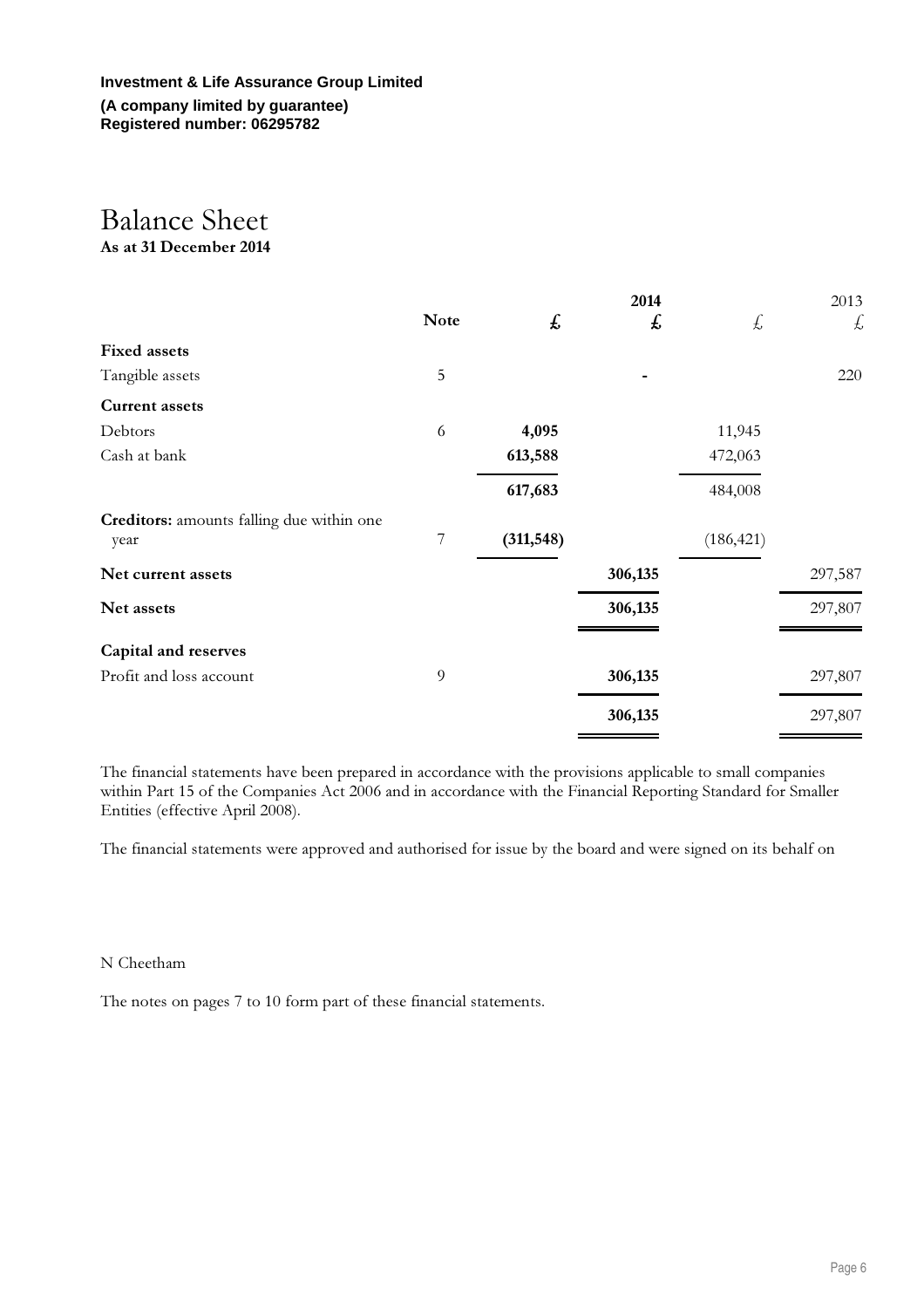### Notes to the Financial Statements For the year ended 31 December 2014

#### 1. Accounting Policies

#### 1.1 Basis of preparation of financial statements

The financial statements have been prepared under the historical cost convention and in accordance with the Financial Reporting Standard for Smaller Entities (effective April 2008).

The principal accounting policies of the company have remained unchanged from the previous year and are set out below.

#### 1.2 Going concern

The directors have concluded that the company should be able to operate within its current cash resources for a period of at least 12 months from the date of these accounts. The directors therefore consider it appropriate to prepare the financial statements on the going concern basis.

#### 1.3 Turnover

Turnover comprises revenue recognised by the company in respect of subscriptions paid by members during the year and ticket income for the annual dinner held, inclusive of Value Added Tax.

#### 1.4 Tangible fixed assets and depreciation

Tangible fixed assets are stated at cost less depreciation. Depreciation is provided at rates calculated to write off the cost of fixed assets, less their estimated residual value, over their expected useful lives on the following bases:

| Fixtures & fittings  | $\sim$ | 33% reducing balance |
|----------------------|--------|----------------------|
| Computers            | $\sim$ | 33% straight line    |
| Website installation | $\sim$ | 33% straight line    |

#### 1.5 Pensions

The company operates a defined contribution pension scheme and the pension charge represents the amounts payable by the company to the fund in respect of the year.

#### 1.6 Financial instruments

As the company is limited by guarantee, and not by shares, all financial instruments are classed as financial liabilities.

#### 1.7 Subscriptions

The subscriptions shown in the profit and loss account are on an accruals basis.

#### 1.8 Corporation tax

The company is subject to corporation tax in respect of interest received.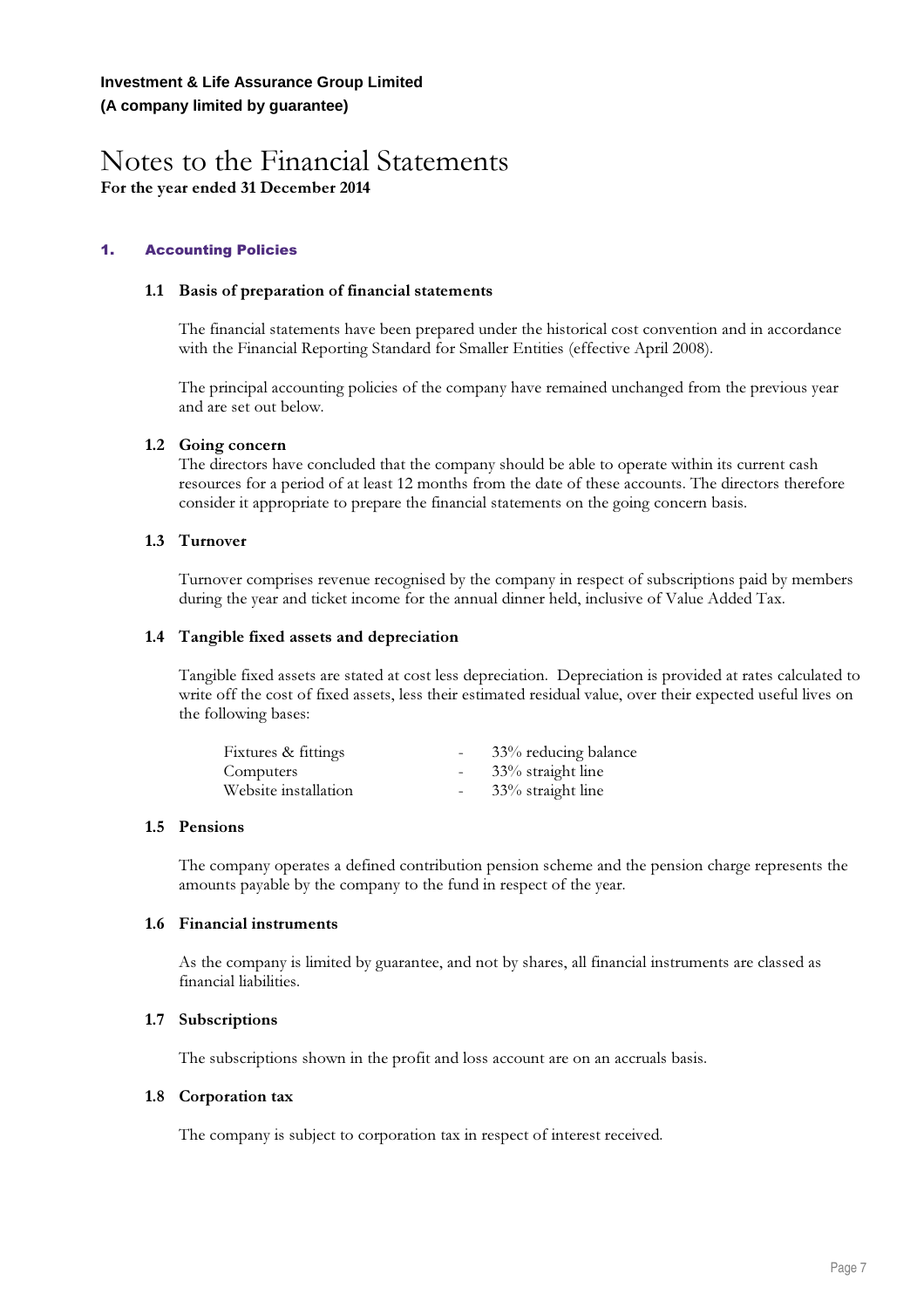### Notes to the Financial Statements For the year ended 31 December 2014

#### 2. Operating profit

The operating profit is stated after charging:

|                                        | 2014   | 2013   |
|----------------------------------------|--------|--------|
|                                        |        |        |
| Depreciation of tangible fixed assets: |        |        |
| - owned by the company                 | 220    | 535    |
| Auditors' remuneration                 | 2,400  | 2,400  |
| Auditors' remuneration - non-audit     | 3,060  | 2,928  |
| Pension costs                          | 20,579 | 19,096 |

#### 3. Directors' remuneration

|                        | 2014   | 2013    |
|------------------------|--------|---------|
|                        | た      | $\star$ |
| Aggregate remuneration | 60,345 | 59,740  |

During the year retirement benefits were accruing to 1 director (2013 - 1) in respect of defined contribution pension schemes.

#### 4. Taxation

|                                                  | 2014 | 2013 |
|--------------------------------------------------|------|------|
|                                                  |      |      |
| UK corporation tax charge on profit for the year | 809  | 292  |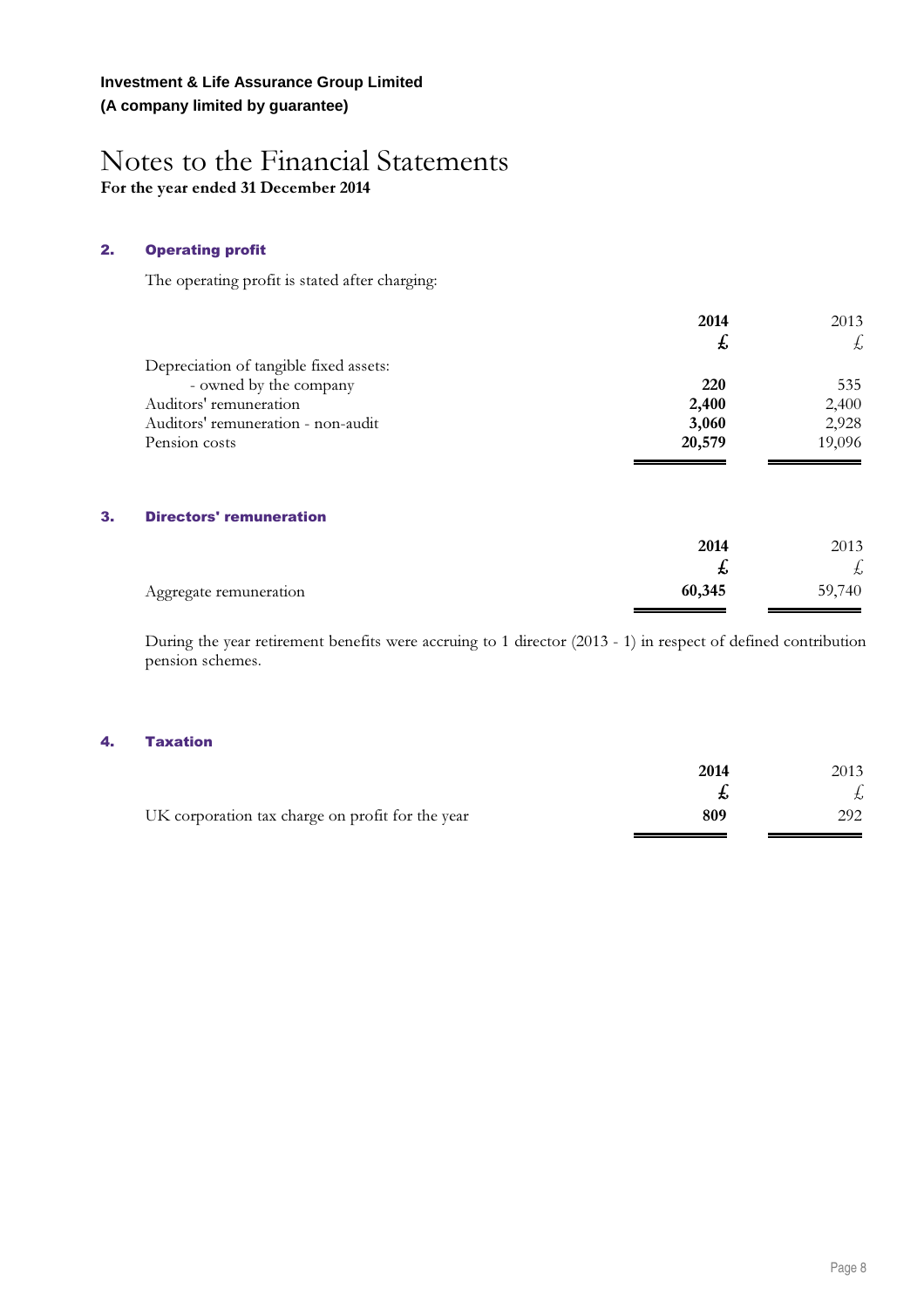### Notes to the Financial Statements For the year ended 31 December 2014

#### 5. Tangible fixed assets

| Cost                              | Fixtures &<br>fittings<br>£ | Computers<br>£ | Website<br>£ | Total<br>£ |
|-----------------------------------|-----------------------------|----------------|--------------|------------|
|                                   |                             |                |              |            |
| At 1 January 2014 and 31 December |                             |                |              |            |
| 2014                              | 5,553                       | 11,707         | 17,377       | 34,637     |
| Depreciation                      |                             |                |              |            |
| At 1 January 2014                 | 5,529                       | 11,511         | 17,377       | 34,417     |
| Charge for the year               | 24                          | 196            |              | 220        |
| At 31 December 2014               | 5,553                       | 11,707         | 17,377       | 34,637     |
| Net book value                    |                             |                |              |            |
| At 31 December 2014               |                             |                |              |            |
| At 31 December 2013               | 24                          | 196            |              | 220        |
|                                   |                             |                |              |            |

#### 6. Debtors

|               | 2014  | 2013                                |
|---------------|-------|-------------------------------------|
|               | た     | $\curvearrowright$<br>$\frac{1}{2}$ |
| Other debtors | 4,095 | 11,945                              |

#### 7. Creditors:

#### Amounts falling due within one year

|                                    | 2014    | 2013    |
|------------------------------------|---------|---------|
|                                    | 圡       | £       |
| Corporation tax                    | 809     | 292     |
| Other taxation and social security | 7,491   | 7,150   |
| Other creditors                    | 303,248 | 178,979 |
|                                    | 311,548 | 186,421 |

#### 8. Company limited by guarantee

The company is limited by guarantee. The members have each agreed to contribute to the assets in the event of winding up to an amount not exceeding  $f_{\perp}$ 1.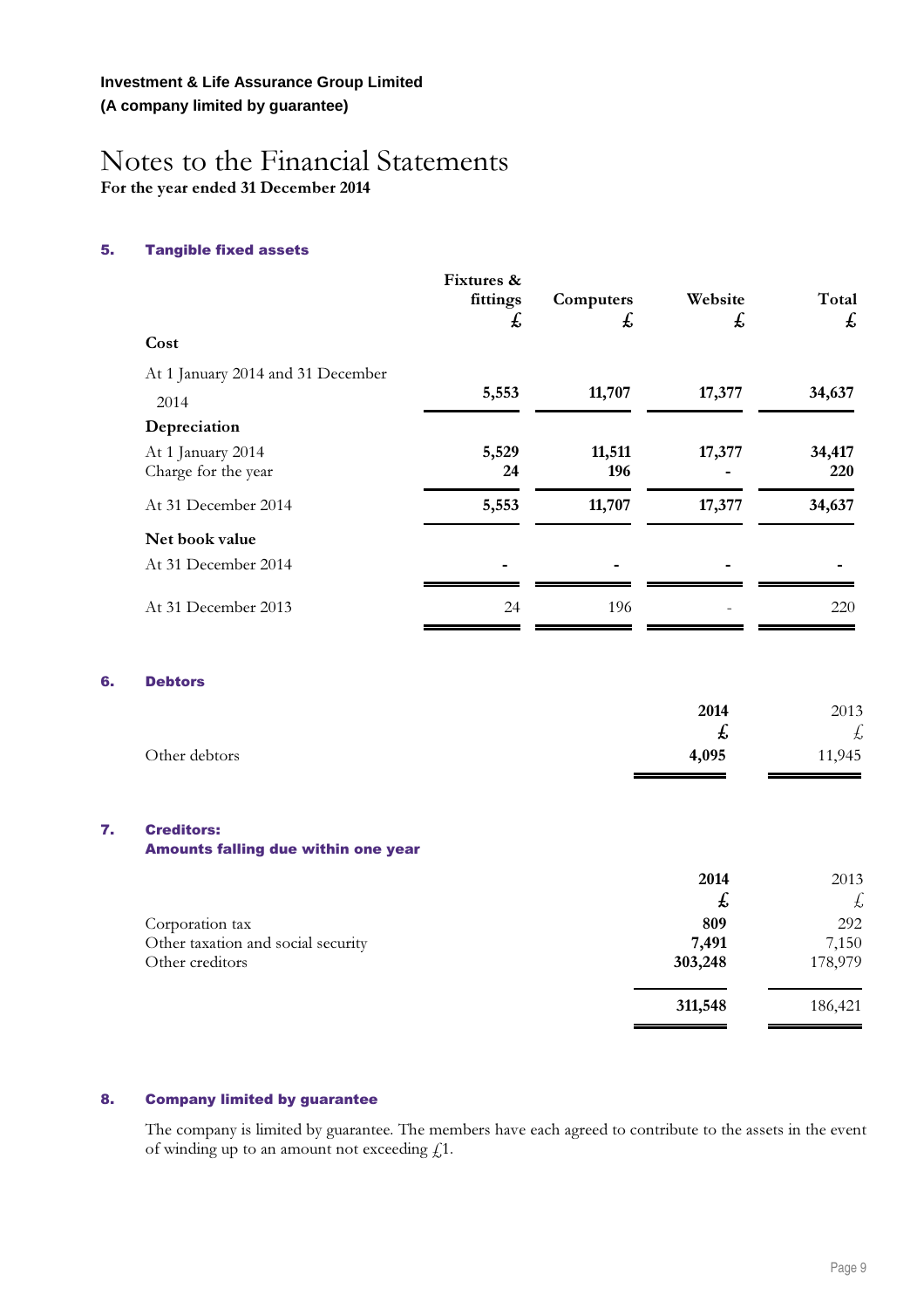### Notes to the Financial Statements For the year ended 31 December 2014

#### 9. Reserves

|                               | Profit and   |
|-------------------------------|--------------|
|                               | loss account |
|                               | £            |
| At 1 January 2014             | 297,807      |
| Profit for the financial year | 8,328        |
| At 31 December 2014           | 306,135      |
|                               |              |

#### 10. Contingent liabilities

There were no contingent liabilities at 31 December 2014 or 31 December 2013.

#### 11. Capital commitments

At 31 December 2014 the company had capital commitments as follows:

|                                                                 | 2014  | 2013 |
|-----------------------------------------------------------------|-------|------|
|                                                                 |       |      |
| Contracted for but not provided in these financial statements - |       |      |
| website development                                             | 8,280 |      |

#### 12. Retirement benefits

Defined Contribution Scheme

The company operates a defined contribution scheme for the benefit of the employees. The assets of the scheme are administered by trustees in funds independent from those of the company.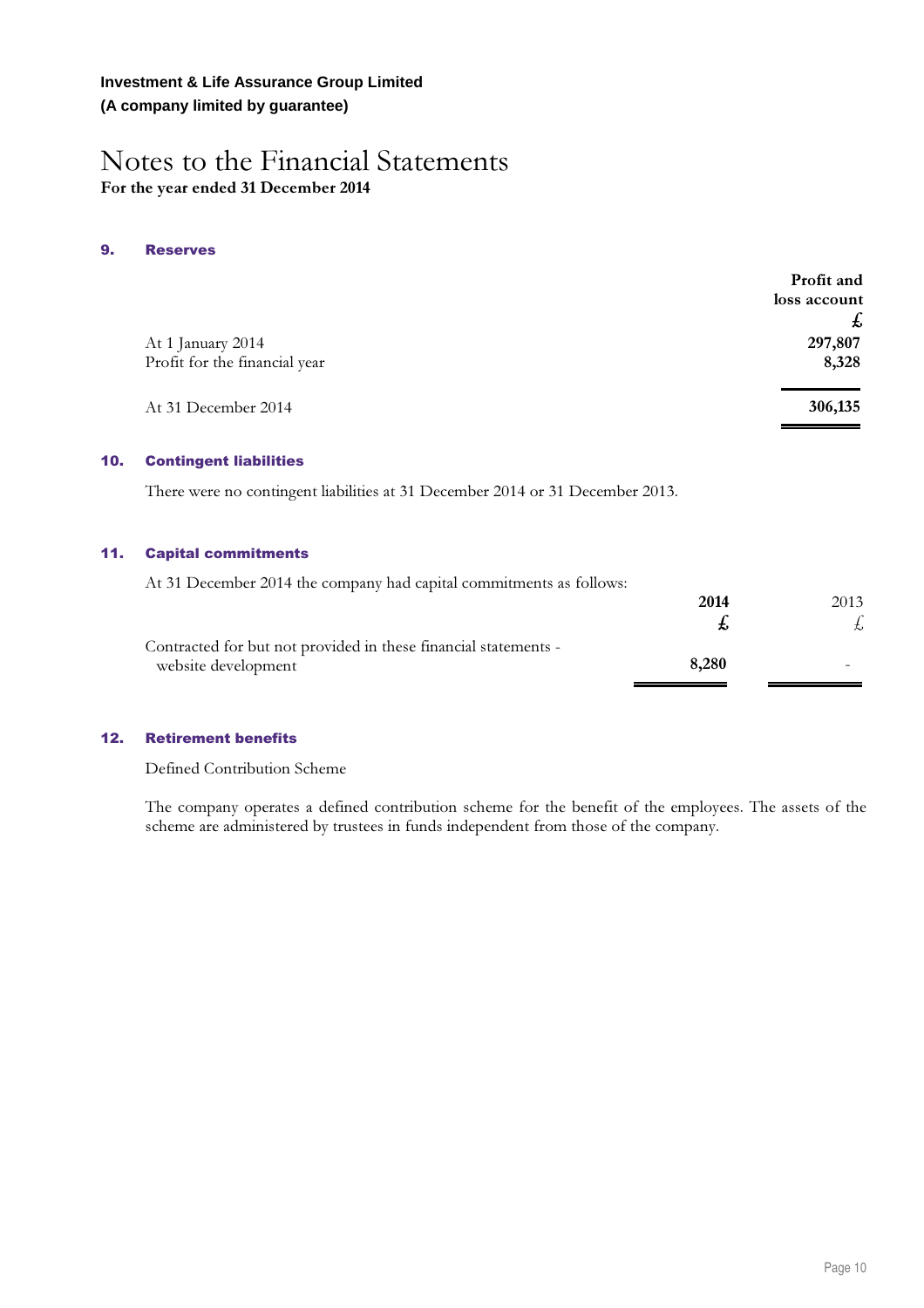### Detailed Trading and Profit and Loss Account For the year ended 31 December 2014

|                         | Page | 2014<br>£  | 2013<br>£  |
|-------------------------|------|------------|------------|
| Turnover                | 12   | 434,612    | 419,023    |
| Cost of sales           | 12   | (41, 173)  | (40, 217)  |
| Gross profit            |      | 393,439    | 378,806    |
| Less: Overheads         |      |            |            |
| Administration expenses | 12   | (388, 347) | (361, 615) |
| <b>Operating profit</b> |      | 5,092      | 17,191     |
| Interest receivable     | 13   | 4,045      | 1,479      |
| Profit for the year     |      | 9,137      | 18,670     |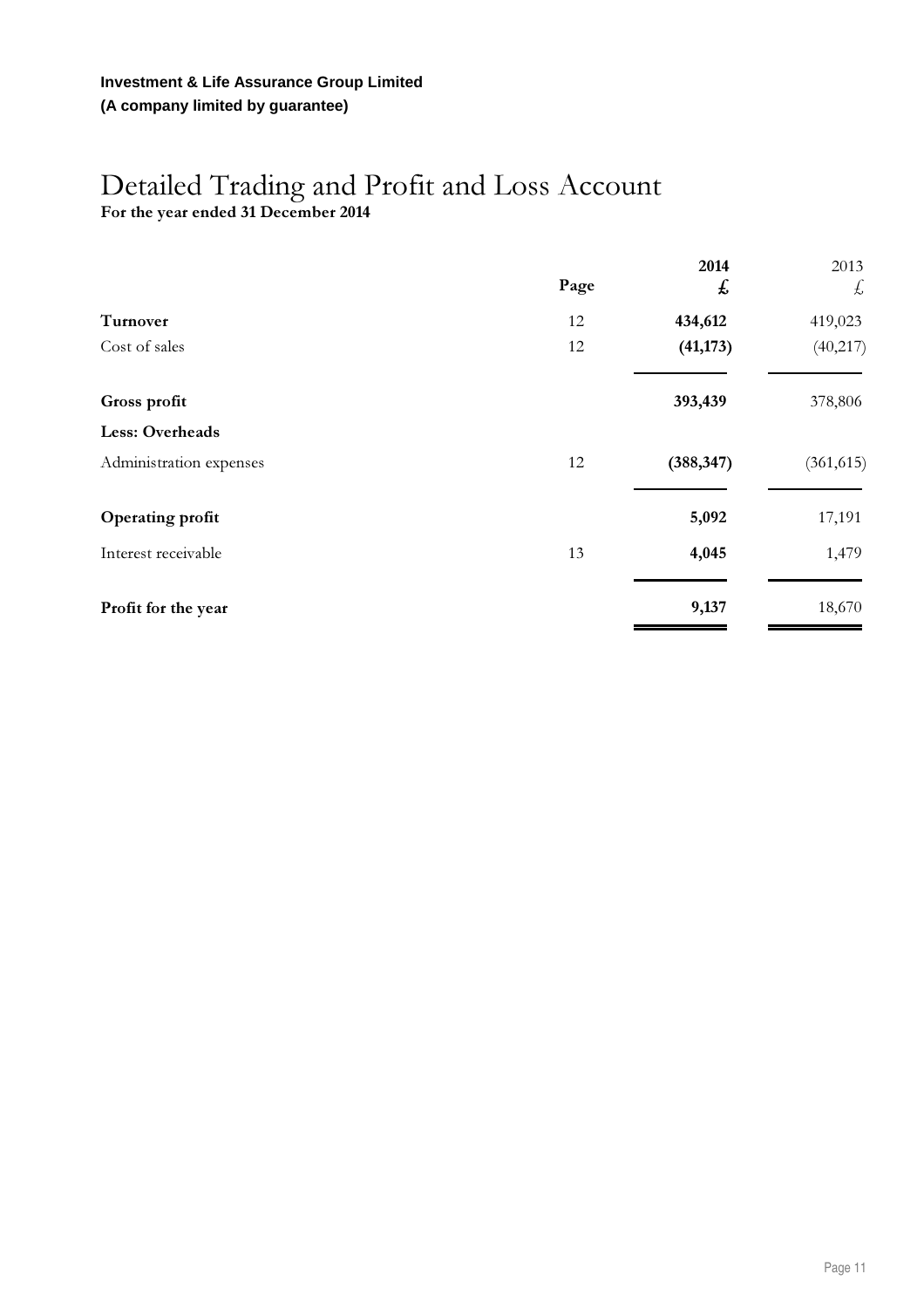## Schedule to the Detailed Accounts

For the year ended 31 December 2014

|                                     | 2014    | 2013    |
|-------------------------------------|---------|---------|
|                                     | £       | £       |
| <b>Turnover</b>                     |         |         |
| Subscriptions                       | 387,492 | 373,853 |
| Annual dinner                       | 47,120  | 45,170  |
|                                     |         |         |
|                                     | 434,612 | 419,023 |
|                                     |         |         |
|                                     | 2014    | 2013    |
|                                     | £       | £       |
| <b>Cost of sales</b>                |         |         |
|                                     |         |         |
| Annual dinner costs                 | 41,173  | 40,217  |
|                                     | 2014    | 2013    |
|                                     | £       | £       |
|                                     |         |         |
| <b>Administration expenses</b>      |         |         |
| Director's salaries                 | 55,788  | 55,286  |
| Director's national insurance       | 6,609   | 6,575   |
| Director's pension costs            | 4,557   | 4,454   |
| Staff salaries                      | 212,612 | 201,733 |
| Staff pension contributions         | 16,022  | 14,642  |
| Training                            | 164     | 562     |
| General administrative expenses     | 6,704   | 6,348   |
| Travel and accomodation             | 28,784  | 27,026  |
| Telephone                           | 5,781   | 5,493   |
| Bank charges                        | 923     | 707     |
| Insurances                          | 3,676   | 3,603   |
| Auditors' remuneration              | 2,400   | 2,400   |
| Accountancy charges                 | 3,060   | 2,928   |
| Printing, postage and stationery    | 864     | 1,413   |
| Technical meetings                  | 11,053  | 11,231  |
| Speakers and other gifts            | 5,146   | 3,739   |
| Entertaining (including PG lunches) | 5,202   | 4,486   |
| AGM expenses                        | 208     | 568     |
| Office equipment and software       | 3,292   | 2,922   |
| Website management                  | 3,138   | 4,080   |
| Website development                 | 12,000  | 843     |
| Computer management costs           | 144     | 41      |
| Depreciation - computers            | 24      | 523     |
| Depreciation - fixtures & fittings  | 196     | 12      |
|                                     | 388,347 | 361,615 |